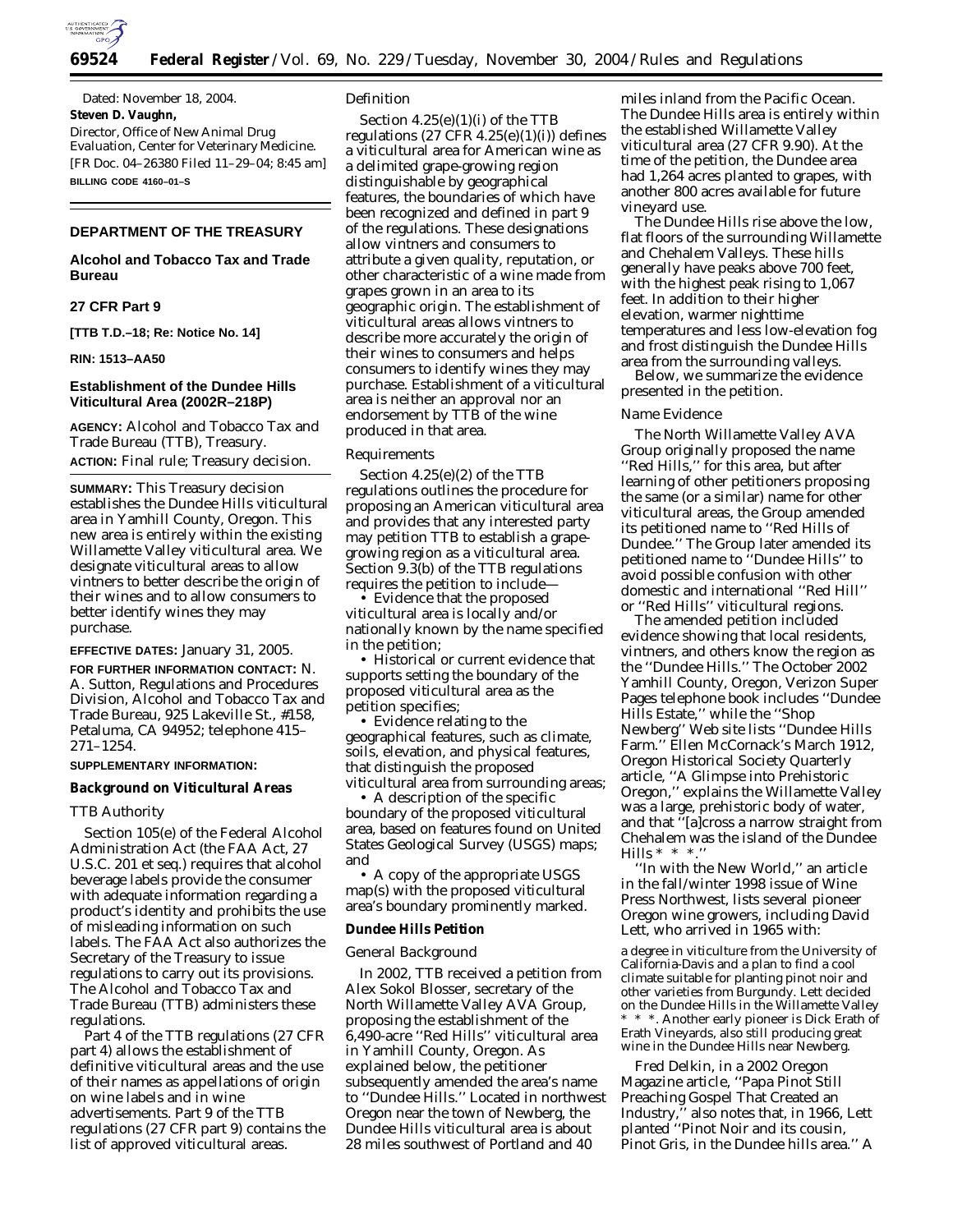November 14, 2002, Seattle Times article, ''Wine Is the Main Course this Thanksgiving Celebration,'' adds, ''Erath Vineyards, high in the Dundee hills, is one of the Willamette Valley's pioneer wineries.''

The 1989 Parker's Wine Buyer's Guide explains, ''Pinot Noir from the Dundee Hills, a subregion of the Willamette Valley, has a more herbaceous, bing-cherry fruitiness'' (page 814). In Marne Coggan's Vineyards and Winery Management article, ''Vineyard Land Values Part 2: What's Happening Beyond the North Coast'' (Vol. 27, No. 4, 2001), states:

The premier Oregon wine growing area is called the Dundee Hills \* \* \*. Vacant land values in the Dundee Hills have climbed from \$8,000–\$10,000 to \$10,000–\$15,000 per acre. But those prices drop dramatically as you head south toward Salem and the Polk County area, where values are probably half of the Dundee Hills levels.

The October 2001 Oregon Wine Magazine article (page 20) describes a French-owned gravity-fed winery, Domaine Drouhin, which ''clings to the heights of the Dundee Hills.''

## *Boundary Evidence*

The Dundee Hills viticultural area's boundaries are based on a number of distinguishing features, including elevation, terrain, climate, and soils, as well as the modern viticultural history of the area.

The Dundee Hills viticultural area consists of a single, continuous uplifted landmass that rises above the surrounding valley floors. The lower and flatter land along the Willamette River and its tributary, the Yamhill River, defines the Dundee Hills viticultural area to the east and south. Millican Creek, a southward flowing tributary of the Yamhill River, and a smaller drainage flowing north into Chehalem Creek, which empties into the Willamette River, border the hills to the west. The Chehalem Valley defines the northern limits of Dundee Hills.

The viticultural area's boundary is an irregular circle encompassing the Dundee Hills. The 200-foot contour line constitutes most of the boundary, which divides the base of the hills' slopes from the surrounding valley floors. On much of the area's western side, a roadway that varies between 200 and 300 feet in elevation is used in lieu of the 200-foot

elevation line, which meanders far from the logical perimeter of the Dundee Hills viticultural area.

Portions of the towns of Dundee and Lafayette, where the Dundee Hills area's 200-foot elevation boundary crosses the towns' boundaries, are included within the viticultural area. Oregon State Route 99W, a heavy-duty road to the east and south of Dundee Hills, and State Route 240, a medium-duty road to the north, are generally outside the established boundary line, but occasionally cross into the viticultural area. The town of Dundee straddles the area's eastern border, the Yamhill River runs near its southern boundary, Millican Creek and the Trappist Abbey of Our Lady of Guadalupe anchor its west side, and the Chehalem Valley lies beyond its northern boundary.

### *Viticultural Growth*

Wine grapes planted in 1969 at Erath Vineyards produced 216 cases of Pinot noir in 1972, and, in 1971, five acres of Pinot noir grapes were planted at the Sokol Blosser vineyard. Statistics from the petition show the viticultural growth of the proposed Dundee Hills area:

# VITICULTURAL GROWTH IN DUNDEE HILLS AREA

|                      | Decade<br>ending<br>1980 | Decade<br>ending<br>1990 | Decade<br>ending<br>2000 | As of 2002 |
|----------------------|--------------------------|--------------------------|--------------------------|------------|
| Acreage<br>Vineyards | 299<br>12<br>ن ا         | 577<br>22                | 1.161<br>38              | .264<br>44 |

#### *Distinguishing Features*

Elevation, terrain, climate, and soil factors distinguish the Dundee Hills viticultural area from the grape-growing regions found on the surrounding valley floors. As noted earlier, the 200-foot contour line is used for most of the boundary between the Dundee Hills viticultural area and the surrounding, lower and flatter valley floors.

### Elevation and Terrain

The Dundee Hills viticultural area elevation rises from the 200-foot contour line to the highest hill's peak of 1,067 feet. These heights contrast with the lower elevation Chehalem and Willamette Valleys, which flank the north, east, and south sides of the viticultural area. The area's western boundary, along Abbey and Kuehne Roads, is marked by a natural depression with drainage south to the Yamhill River via Millican Creek, while a smaller unnamed drainage flows north into the Chehalem Valley.

The Dundee Hills viticultural area's topography consists of a north-south spine with ridges and small valleys on the east, south and west sides of the landmass. This hilly area is above the Willamette and Chehalem Valleys' flood plains. Numerous small streams originate in the Dundee area's higher elevations and the area is dotted with small reservoirs. Light-duty and unimproved roads service the Dundee Hills area.

The 5th edition of the ''Geology of Oregon'' by Elizabeth and William Orr explains that the geological history of the Dundee Hills area dates back 66 million years with the uplifting of the North American tectonic plate, which formed the Coast Range mountains and the inland ridges and valleys. Lava flows, dating back 15 million years, pushed into the area from northeast Oregon, depositing Columbia River basalts and restructuring the landscape with hills and broken ridges.

To the west, the huge uplifted mass of the Coast Range parallels the Pacific

Ocean coastline. Between the Coast Range on the west, and the Dundee Hills to the east, is the inland Yamhill-Carlton region, which is also a proposed viticultural area. The Yamhill-Carlton area has small uplifted slopes that drain entirely into the Yamhill River system, while only the west side of the Dundee Hills area drains into this watershed.

To the north, the Chehalem Mountains, with an east to west orientation, have a large footprint and cover more surface area than Dundee Hills. These taller mountains provide the Dundee Hills viticultural area with some protection from the climatic extremes found further to the north.

To the east and immediate south of the Dundee Hills viticultural area, the lower-elevation Willamette Valley floor has different soils and growing conditions, and is subject to standing water in the winter and spring. The Eola Hills, 20 miles south of the Dundee area, have a north-south orientation, a large footprint, and a strongly marineinfluenced climate.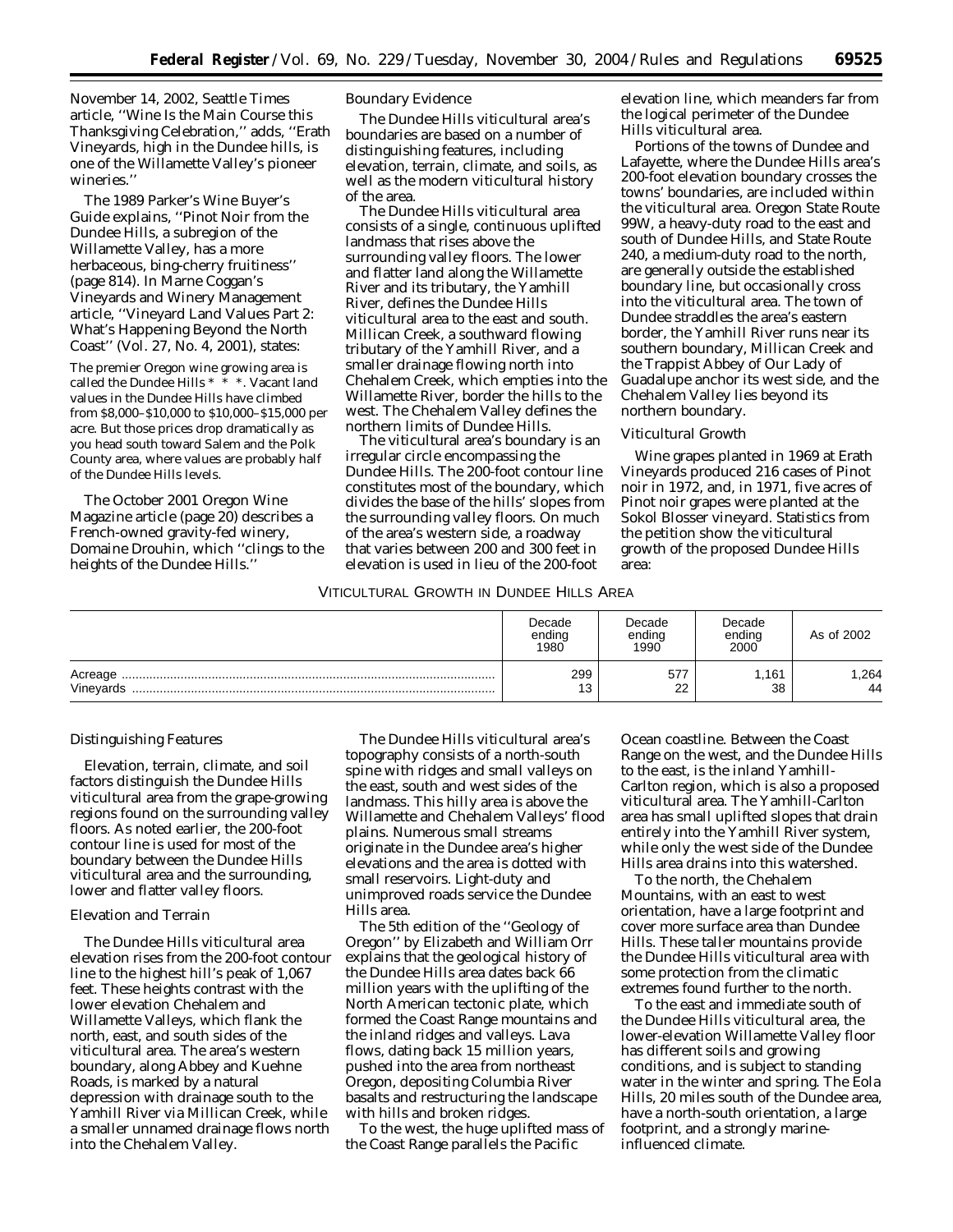### Climate

The Dundee Hills viticultural area, with warmer nights and less frost than the adjacent valley floors, is protected from great climatic variations by surrounding geographic features. To the north, the tall Chehalem Mountains buffer the climatic influence of the Columbia River Gorge, which funnels cold air in the winter and warm air in the summer into the Willamette Valley from the interior of northern Oregon. In addition, the Willamette Valley, located to the east and south of the Dundee Hills area, has spring and fall fog and frost, which is created as cool night air drains from the hillsides onto the valley floor.

The Coast Range, to the west of the Dundee Hills area, lessens the harsh effects of the Pacific Ocean's heavy rains and windstorms, and causes a rain shadow effect in the Dundee Hills area. Annually, the Coast Range receives 90 to 135 inches of rain, while the Dundee Hills area gets about a third that much— 30 to 45 inches of rain annually.

The proposed Yamhill-Carlton viticultural area, located between the Coast Range and the Dundee Hills area, has a stronger marine-influenced climate, with more wind and rainfall, than the Dundee Hills viticultural area. The Yamhill-Carlton region averages 60 inches of annual precipitation and has 150 fewer degree-growing days than the Dundee area.

The Eola Hills, 20 miles to the south of the Dundee Hills, receive a strong cooling marine influence that pushes inland from the Pacific Ocean through the Van Duzer Corridor, an opening in the Coast Range. This marine effect loses most of its cooling benefit before reaching the Dundee Hills viticultural area.

#### Soils

The ''Soil Survey of the Yamhill Area, Oregon,'' issued by the U.S. Department of Agriculture's Soil Conservation Service in January 1974, documents that the reddish color in the Dundee Hills area's soil is derived from the Columbia River basalt lavas, including the Jory soil series, which cover approximately 80 percent of the area. These lava-based soils decompose quickly with the high rain amounts found in northwestern Oregon, which helps produce the area's Jory series of reddish silt, clay, and loam soils. This soil series, found predominantly on the Dundee Hills' eastern side, is moderately fertile and well drained, with slight to moderate erosion levels.

The sedimentary Willakenzie soil series covers the steeper slopes of the Dundee Hills area's western side. This soil series is categorized as well drained with moderate to high erosion levels. A smaller amount of the Jory soil series exists on the area's western side where the Columbia River lava flows cover the sedimentary formations.

Outside the Dundee Hills viticultural area's boundary, the soils of the Coast Range, the Yamhill-Carlton area, the Chehalem Mountains, the Willamette Valley floor, and the Eola Hills contrast with the soils found within the Dundee Hills area. The Coast Range to the west has marine volcanic and sedimentary soils, with high water holding capacity silts and basalt layers sandwiched between marine sediments.

The Yamhill-Carlton region, to the Dundee area's west and northwest, has soils derived from marine sediments and ocean floor volcanic basalt with high water holding capacity. The Chehalem Mountains, to the north and northeast, have the Columbia River basalt, ocean sedimentation, and windblown loess derivation soil types. The Willamette Valley floor, to the east and south, has deep, alluvial soils with high water holding capacity. In the Eola Hills region to the south, low water holding capacity, slow permeability, and moderate erosion levels characterize the predominant Gelderman and Ritner basalt soil series found there.

### *Boundary Description*

*See* the narrative boundary description of the viticultural area in the regulatory text published at the end of this notice.

### *Maps*

The petitioner(s) provided the required maps, and we list them below in the regulatory text.

### **Notice of Proposed Rulemaking and TTB Finding**

TTB published a notice of proposed rulemaking regarding the establishment of the Dundee Hills viticultural area in the August 15, 2003, **Federal Register** as Notice No. 14 (68 FR 48839). In that notice, TTB requested comments by October 14, 2003, from all interested persons. TTB received 13 comments in response. All comments supported the Dundee Hills area's establishment, and most noted its distinctive geography, climate, and soils.

After careful review, TTB finds that the evidence submitted with the petition supports the establishment of the proposed viticultural area. Therefore, under the authority of the Federal Alcohol Administration Act and part 4 of our regulations, we establish the ''Dundee Hills'' viticultural area in

Yamhill County, Oregon, effective 60 days from this document's publication date.

## **Impact on Current Wine Labels**

Part 4 of the TTB regulations prohibits any label reference on a wine that indicates or implies an origin other than the wine's true place of origin. With the establishment of this viticultural area and its inclusion in part 9 of the TTB regulations, its name, ''Dundee Hills,'' is recognized as a name of viticultural significance. Consequently, wine bottlers using ''Dundee Hills'' in a brand name, including a trademark, or in another label reference as to the origin of the wine, must ensure that the product is eligible to use the viticultural area's name as an appellation of origin.

For a wine to be eligible to use as an appellation of origin the name of a viticultural area specified in part 9 of the TTB regulations, at least 85 percent of the grapes used to make the wine must have been grown within the area represented by that name, and the wine must meet the other conditions listed in 27 CFR 4.25(e)(3). If the wine is not eligible to use the viticultural area name as an appellation of origin and that name appears in the brand name, then the label is not in compliance and the bottler must change the brand name and obtain approval of a new label. Similarly, if the viticultural area name appears in another reference on the label in a misleading manner, the bottler would have to obtain approval of a new label.

Different rules apply if a wine has a brand name containing a viticultural area name that was used as a brand name on a label approved before July 7, 1986. *See* 27 CFR 4.39(i)(2) for details.

#### **Regulatory Analyses and Notices**

#### *Regulatory Flexibility Act*

We certify that this regulation will not have a significant economic impact on a substantial number of small entities. This regulation imposes no new reporting, recordkeeping, or other administrative requirement. Any benefit derived from the use of a viticultural area name is the result of a proprietor's efforts and consumer acceptance of wines from that area. Therefore, no regulatory flexibility analysis is required.

#### *Executive Order 12866*

This rule is not a significant regulatory action as defined by Executive Order 12866 (58 FR 51735). Therefore, it requires no regulatory assessment.